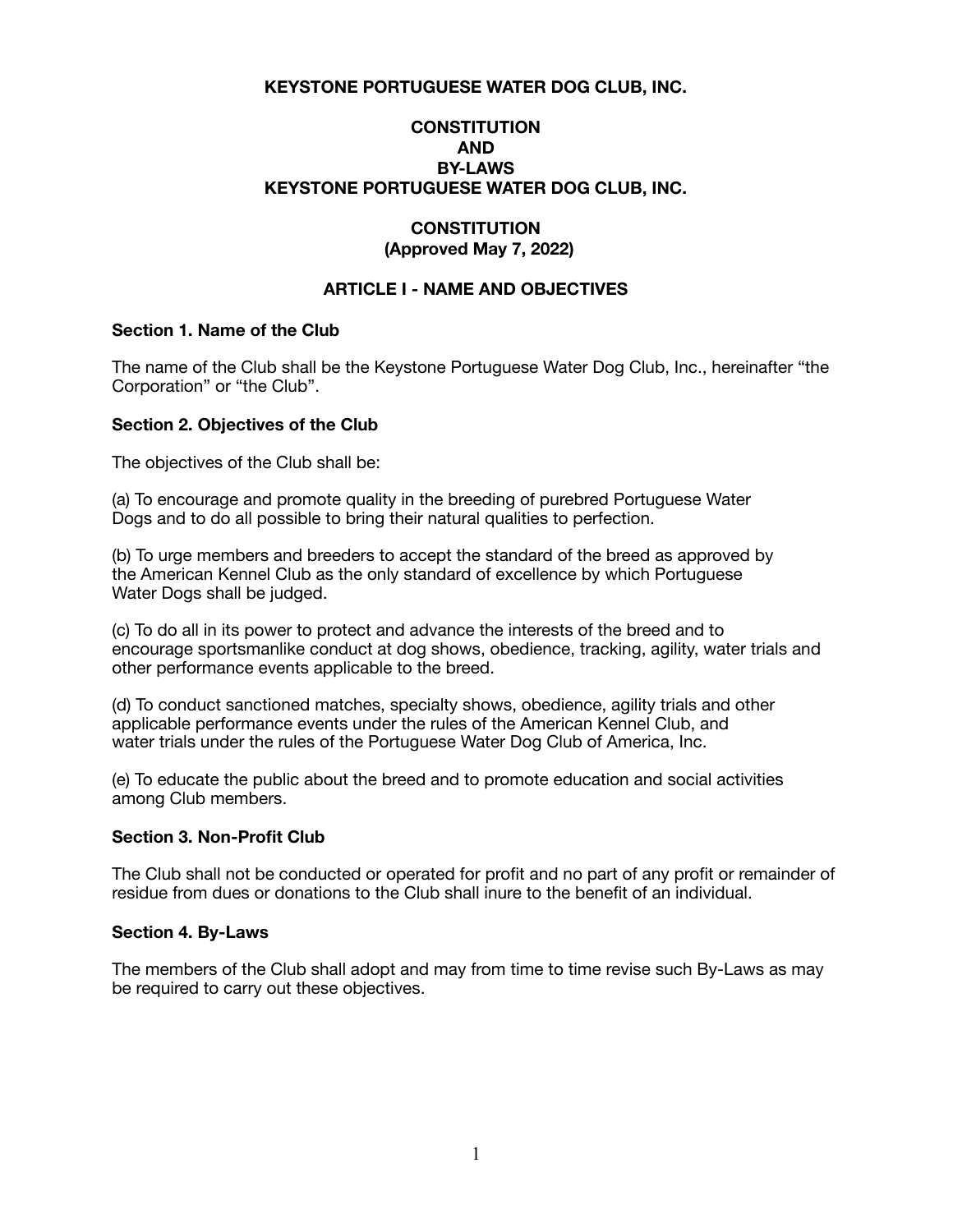### **KEYSTONE PORTUGUESE WATER DOG CLUB, INC BY–LAWS**

### **ARTICLE I - MEMBERSHIP**

Section 1. Eligibility Section 2. Types of Membership Section 3. Dues Section 4. Election to Membership Section 5. Termination of Membership

### **ARTICLE II - MEETINGS**

Section 1. Regular Meetings Section 2. Special Meetings Section 3. Board Meetings

Section 4. Special Board Meetings

### **ARTICLE III - BOARD OF DIRECTORS**

Section 1. Board of Directors Section 2. Officers Section 3. Vacancies

### **ARTICLE IV - THE CLUB YEAR, VOTING & ELECTIONS**

Section 1. Club Year Section 2. Voting Section 3. Elections Section 4. Nominations and Ballots

# **ARTICLE V - COMMITTEES**

Section 1. Standing and Special Committees Section 2. Terminating Committees

### **ARTICLE VI - DISCIPLINE**

Section 1. American Kennel Club Suspension Section 2. Charges Section 3. Board Hearing Section 4. Expulsion

### **ARTICLE VII - AMENDMENTS**

Section 1. Proposing Amendments Section 2. Voting on Amendments

# **ARTICLE VIII - DISSOLUTION**

Section 1. Dissolution

### **ARTICLE IX - MISCELLANEOUS**

Section 1. Waiver of Notice Section 2. Net Earnings Section 3. Indemnification

# **ARTICLE X - PARLIAMENTARY AUTHORITY**

Section 1. Rules of Order

### **ARTICLE XI - ORDER OF BUSINESS**

Section 1. Order of Business for Club Meetings Section 2. Order of Business for Board Meetings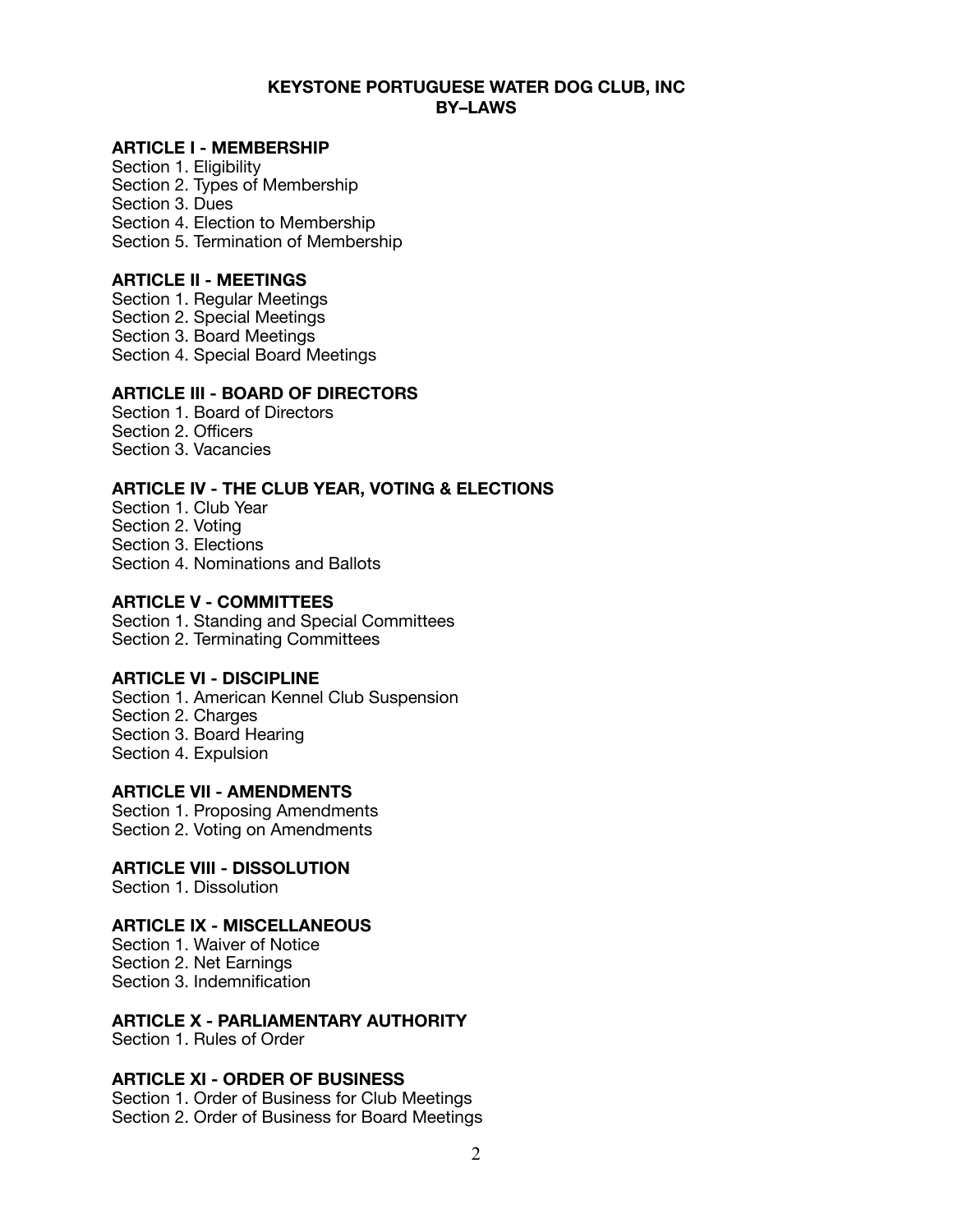# **ARTICLE I - MEMBERSHIP**

# **Section 1. Eligibility**

The Club shall have six classes of membership open to all individuals who are in good standing with the American Kennel Club and subscribe to the purposes of the Club. Membership is unrestricted as to residence. The Club's purpose is to be representative of breeders, exhibitors and other Portuguese Water Dog owners.

### **Section 2. Types of Membership**

There shall be the following types of memberships:

(a) **Single Full Membership** – entitles one (1) person eighteen (18) years or older to full privileges and one (1) vote.

(b) **Household Full Membership** – entitles two (2) persons eighteen (18) years or older living at the same address to full privileges and gives each person one (1) vote.

(c) **Associate Membership** – open to all persons eighteen (18) years of age or older. Associate members are not eligible to vote, hold office and they do not count towards a quorum; however, they are entitled to all other rights and privileges of the Club.

(d) **Junior Membership** – entitles one (1) person less than eighteen (18) years and over nine (9) years of age to club privileges, except the right to vote or hold office. Upon reaching the age of eighteen (18), a Junior Member will automatically become either a Full Member or Associate Member at the individual's discretion with the payment of appropriate dues.

(e) **Honorary Membership** – such membership may be conferred in recognition of special service to the Club, and is granted as a non-voting, non-office holding position; however, any Honorary Member who so chooses may pay dues to be a Full Member with all rights, privileges and responsibilities of such membership.

(f) **New Puppy Owner Membership** – open to all persons eighteen (18) years of age or older and have been referred to the KPWDC for membership application submission. New Puppy Owner members are not eligible to vote, hold office and they do not count towards a quorum; however, they are entitled to all other rights and privileges of the Club. Note: This membership must be converted to either Single Full Membership, Household Full Membership or Associate Membership at the time of the initial renewal date.

# **Section 3. Dues**

(a) Membership dues will be set, and may from time to time be amended, by the Board of Directors (hereinafter "the Board"), and will be payable on or before the first day of January of each year. No member may vote whose dues are not paid for the current year. During the month of November, the Treasurer will send to each member a statement of the member's dues for the ensuing year. Any member whose dues are not paid by the first day of January shall be considered delinquent and shall be deprived of all privileges including the right to vote until such time as dues shall be paid. Any member whose dues remain unpaid for ninety (90) days shall be automatically terminated from membership.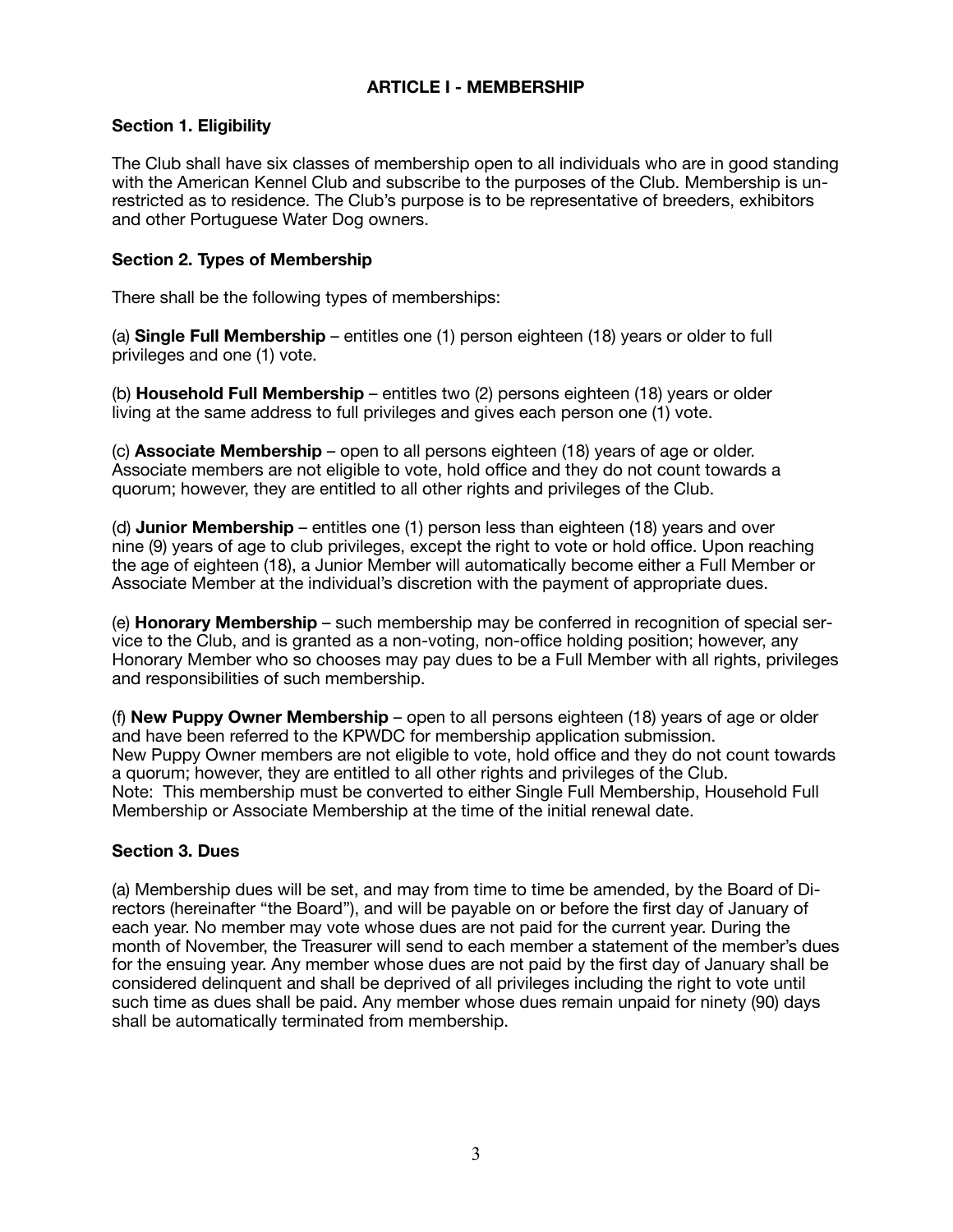(b) Prior to November 1, the Board may increase dues and any fees for the next fiscal year if necessary, up to, but not exceeding the following limits:

| Single Full Member             | \$50.00 |
|--------------------------------|---------|
| <b>Household Full Member</b>   | \$60.00 |
| Associate Member               | \$40.00 |
| Junior Member                  | \$25.00 |
| New Puppy Owner Member No Dues |         |

(c) Dues obligations are considered to be a debt to the Club and are incurred on the first day of each fiscal year.

(d) Any person(s) joining the KPWDC between October 15 and December 31 of any year will have their renewal date extended to January 1 of the following calendar year at no additional charge.

### **Section 4. Election to Membership**

(a) Each applicant for membership shall apply on a form as approved by the Board of Directors and which shall provide that the applicant agrees to abide by the Constitution and By-Laws of this Club and the rules of The American Kennel Club. The application shall state name, address, phone number, email address and occupation of the applicant. Accompanying the application, the prospective member shall submit dues payment for the current year.

(b) After receipt of the completed application including applicable dues, the membership committee chair person and or his/her designee shall notify all board members via email to include the full name, type of membership, and home city and state with a motion to either accept or reject (with explanation) the application. Membership shall be accepted by affirmative votes from not less than two-thirds (2/3) of the Board.

(c) Applicants for membership who fail to receive the necessary two-thirds (2/3) vote to be elected into membership may not re-apply until six (6) months after such vote.

#### **Section 5. Termination of Membership**

Membership may be terminated:

(a) **By Resignation** – Any member in good standing may resign from the Club upon written notice to the Secretary; but no member may resign when indebted to the Club. Dues obligations are considered a debt to the Club.

(b) **By Lapsing** – A membership will be considered as lapsed and automatically terminated if such member's dues remain unpaid for ninety (90) days after the first day of the fiscal year; however, the Board may grant an additional ninety (90) days of grace to such members in meritorious cases. In no case may a person be entitled to vote at any club meeting whose dues are unpaid as of the date of that meeting.

(c) **By Expulsion** – A membership may be terminated by expulsion as provided in Article VI of these By-Laws.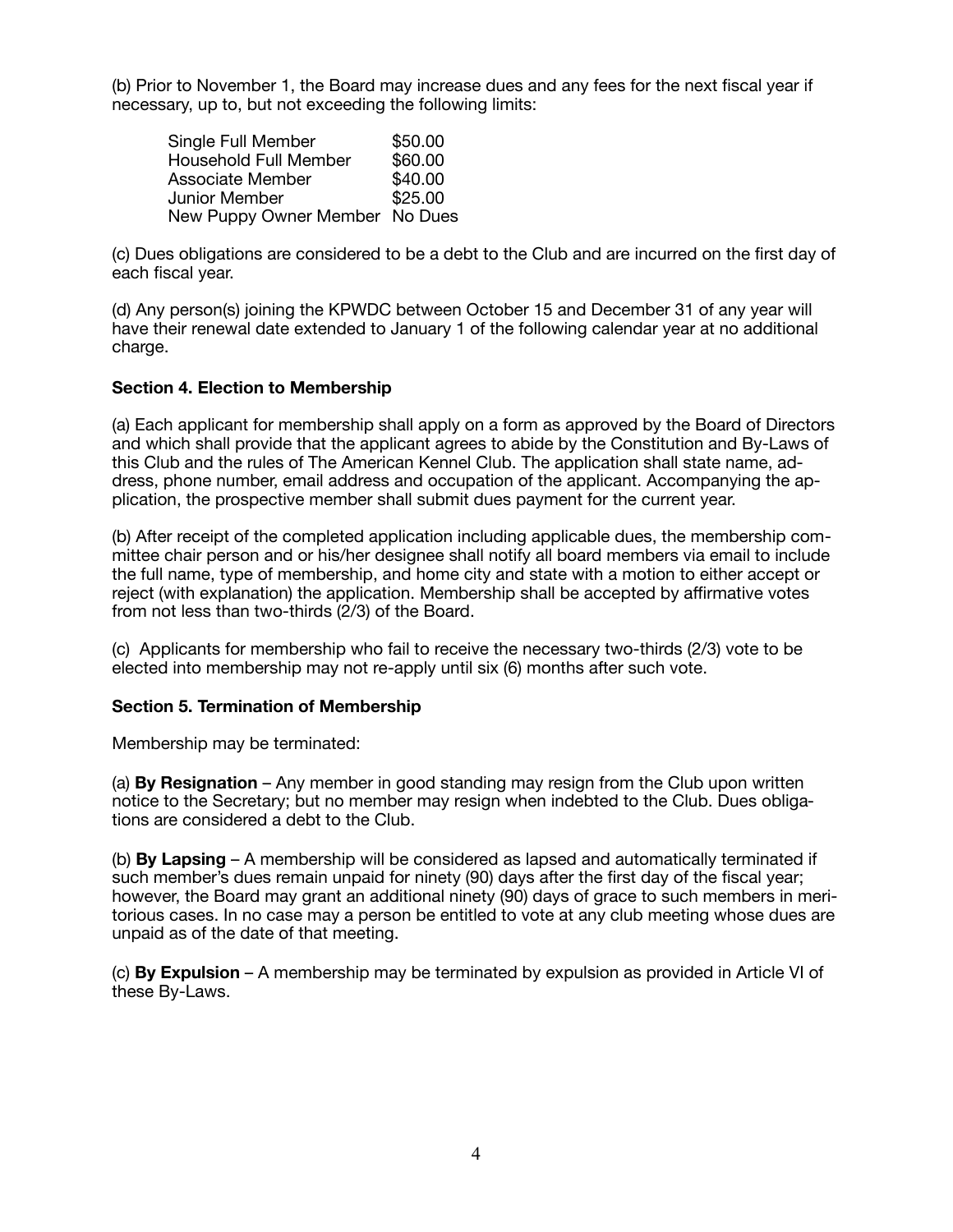# **ARTICLE II - MEETINGS**

# **Section 1. Regular Meetings**

Regular meetings are to be held bi-annually (2 times per year). The Secretary or his/her designee shall announce the dates of the regular meetings, including the Annual Meeting, to members at least 2 weeks prior to the date of the meetings. Meeting reminders also will be provided on the club website, the club's Internet Group page and via e-mail by a member of the Board or their designee. The quorum for Regular Meetings shall be the number of Full Members in good standing present. The Annual meeting shall be considered one of the bi-annual meetings.

# **Section 2. Special Meetings**

Special Club meetings may be called by the President or by a majority vote of the members of the Board. The quorum for such a meeting shall be the number of the Full Members in good standing present.

# **Section 3. Board Meetings**

The President or his/her designee shall establish the date and time of the Board meeting. The Secretary or his/her designee shall e-mail written notice of such meeting at least three (3) days prior to the date of the meeting to all members of the Board. The quorum for such a meeting shall be the majority of the Board participating in the meeting. The business of the Board may be communicated in person, virtually, or by other means designated by the President or his/her designee.

# **Section 4. Special Board Meetings**

Special meetings of the Board may be called by the President or by a majority vote of the members of the Board. The Secretary or his/her designee shall e-mail written notice of such meeting at least three (3) days prior to the date of the meeting to all members of the Board. The e-mail should contain the purpose of the meeting. The quorum for such a meeting shall be the majority of the Board participating in the meeting. The business of the Board may be communicated in person, virtually, or by other means designated by the President or his/her designee.

# **Section 5. Annual Meetings**

The Annual meeting of the club shall be held in the month of October at a place, date and time designated by the Board of Directors. The Secretary or his/her designee shall announce the date of the Annual Meeting to members at least 2 weeks prior to the date of the meeting. Meeting reminders also will be provided on the club website, the club's Internet Group page and via e-mail by a member of the Board or their designee. A quorum shall be the number of members in good standing present.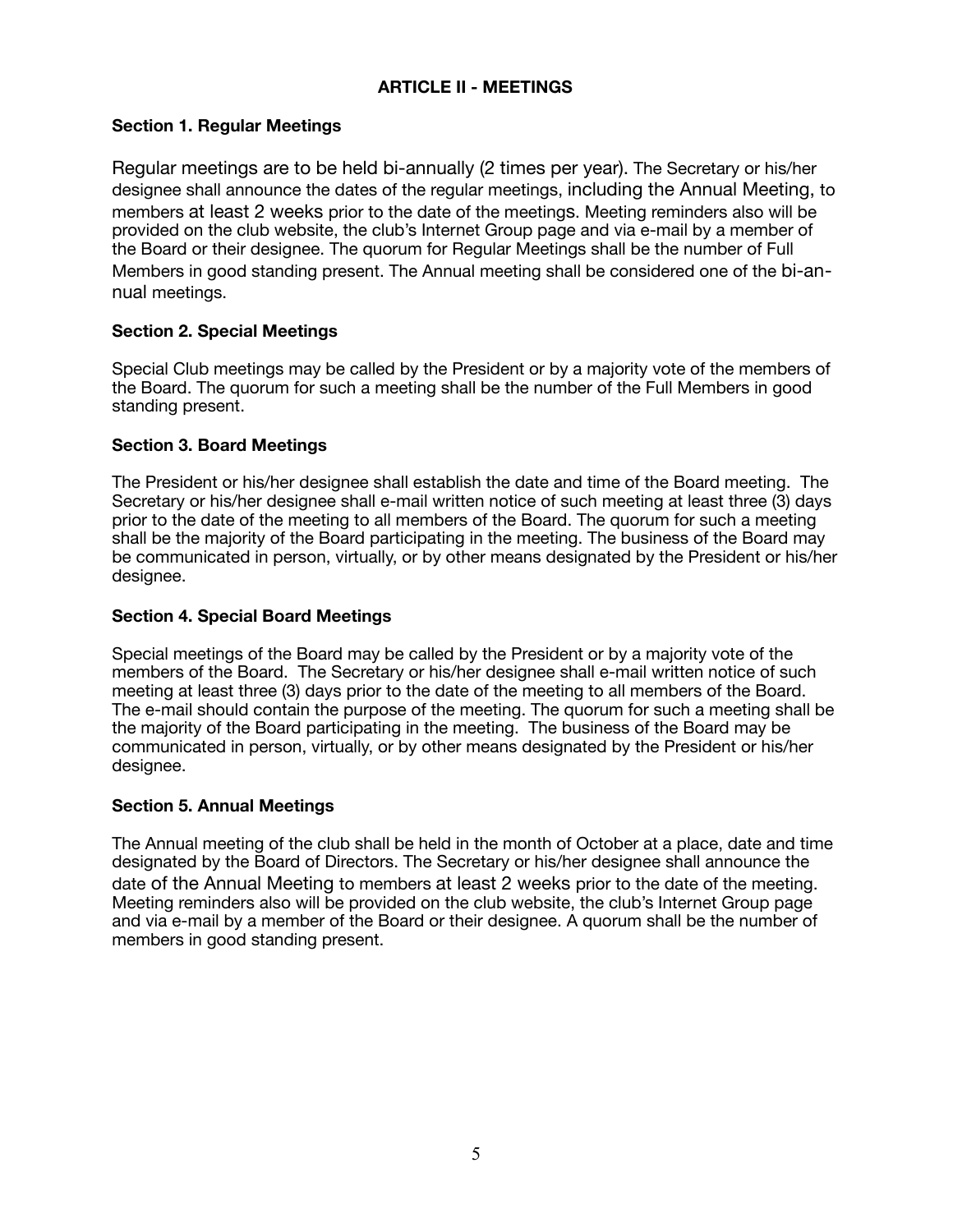# **ARTICLE III - BOARD OF DIRECTORS**

### **Section 1. Board of Directors**

The Board shall be comprised of the President, Vice-President, Secretary, Treasurer and five (5) other persons, all of whom shall be Full Members in good standing and all of whom shall be elected for one-year terms at the Club's Annual Meeting as provided in Article IV and shall serve until their successors are elected. General management of the Club's affairs shall be entrusted to the Board of Directors.

### **Section 2. Officers**

The Club's officers, consisting of the President, Vice-President, Secretary and Treasurer shall serve in their respective capacities both in regard to the Club and its meetings and the Board and its meetings.

- (a) The President shall preside at all meetings of the Club and of the Board, and shall have the duties and powers normally appurtenant to the office of President in addition to those particularly specified in these By-Laws.
- (b) The Vice-President shall have the duties and exercise the power of the President in case of the President's death, absence or incapacity.
- (c) The Secretary shall keep a record of all meetings of the Club and of all votes taken by mail, e-mail or in person, and of all matters of which a record shall be ordered by the Club. The Secretary shall furnish copies of the Minutes of all meetings to all members of the Board and shall be in charge of all official correspondence. The Secretary shall ensure minutes of Board meetings are available to Club members. The Secretary shall notify Board members of meetings, prepare agendas for these meetings and the Annual meeting, notify Officers and Directors of their election to office and carry out any other official duties as are prescribed in these By-Laws.
- (d) The Treasurer shall collect and receive all monies due or belonging to the Club. The Treasurer shall deposit the same in a bank designated by the Board, in the name of the Club. The Treasurer's books shall at all times be open to inspection of the Board. The Treasurer shall report the condition of the Club's finances and every item of receipt or payment not before reported at every meeting of the Board; and at the Annual meeting the Treasurer shall render an account of all monies received and expended during the previous fiscal year. The Treasurer shall be responsible for reporting the Club's taxes to the IRS. The Treasurer shall be bonded in such amount as the Board of Directors shall determine.

### **Section 3. Vacancies**

Vacancy in the office of President shall be filled automatically by the Vice-President. All other vacancies occurring on the Board of Directors during the year shall be filled by a majority vote of all current members of the Board.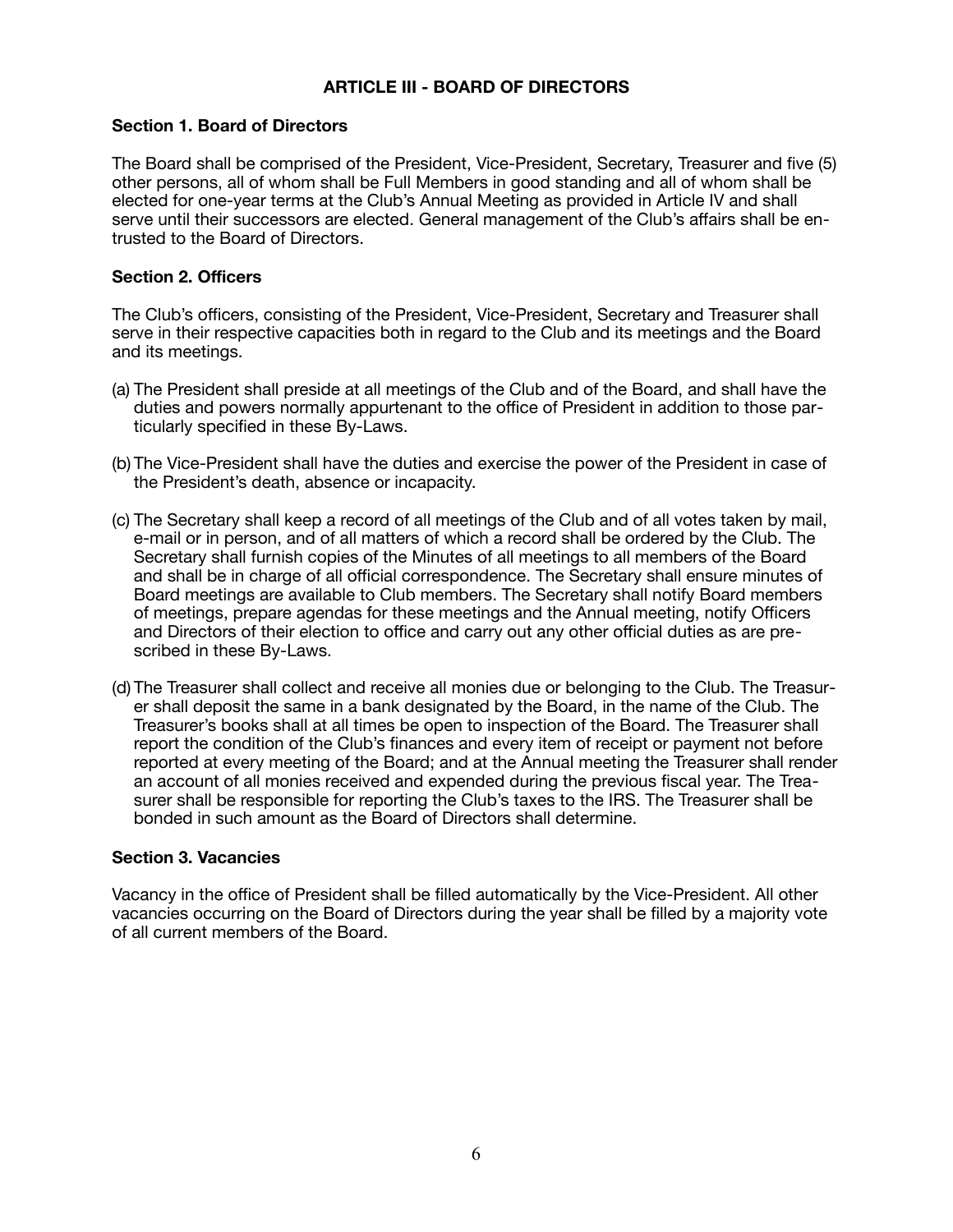# **ARTICLE IV - THE CLUB YEAR, VOTING & ELECTIONS**

### **Section 1. Club Year**

The Club's fiscal year shall begin on the first day of January and end on the thirty-first day of December. The Club's official year shall begin immediately at the conclusion of the election at the Annual Meeting, and will continue through the election at the next Annual meeting.

### **Section 2. Voting**

Each Full Member in good standing whose dues are paid for the current year shall be entitled to one vote at any meeting of the Club at which he/she is present. Proxy voting will not be permitted at any Club meeting or election. The Board may decide to submit other specific questions for decisions by the members.

### **Section 3. Elections**

At the Annual Meeting, Officers and Directors for the ensuing year will be elected from among those nominated in accordance with Article IV, Section 4 of these By-Laws. The nominated candidate receiving the greatest number of votes for each office shall be declared elected.

### **Section 4. Nominations and Ballots**

- (a) No person may be a candidate in a Club election who has not been nominated in accordance with these By-Laws. Furthermore, all candidates must be Full Members and in good standing for the prior twelve (12) months at the time of their elections. A Nominating Committee shall be chosen by the Board no later than June 1. The Nominating Committee shall consist of three (3) members and two (2) alternates, all Full Members in good standing, no more than one (1) of whom may be a member of the Board. The Board shall name a chairperson for the Nominating Committee. The Nominating Committee may conduct its business in person, virtually, or by other means. The minutes of all decisions made will be accepted upon circulation to all Nominating committee members via e-mail, with no objections being filed either orally or in writing within seven (7) days.
- (b) The Nominating Committee shall nominate from among the eligible members of the Club, one candidate for each vacant office and for each other Director position on the Board and shall procure the acceptance of each nominee so chosen via e-mail. The Nominating Committee shall submit its slate of candidates to the Secretary by July 15. Upon receipt of the Nominating Committee's report, the Secretary shall, on or before August 1, notify each member in good standing, via e-mail, of the candidates so nominated.
- (c) Additional nominations of eligible Full Members may be made by e-mail to the Secretary on or before August 15. No person shall be a candidate for more than one (1) position, and the additional nominations which are provided for herein may be made only from among those members who have not accepted a nomination of the Nominating committee. Additional nominations cannot be made at the Annual Meeting or in any other manner than as stated herein.
- (d) If one or more valid additional nominations are received by the Secretary on or before August 15, the Secretary shall, on or before September 1, via e-mail to each member in good standing, together with the notice of the Annual Meeting and Election of Officers and Board, provide a list all of the nominees for each position in alphabetical order.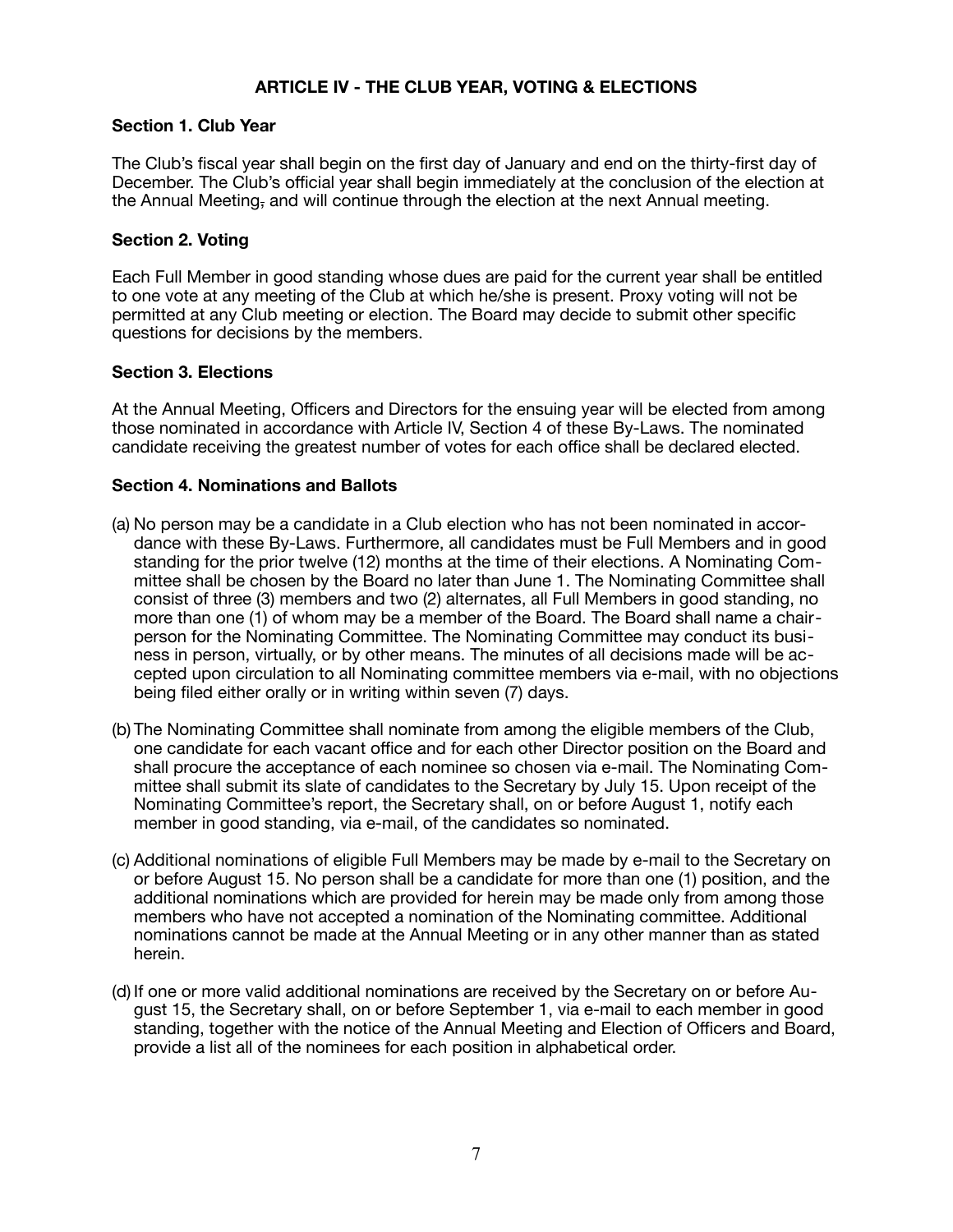- (e) Voting for Officers and Board shall be held by secret ballot of all Full Members in good standing in attendance at the Annual Meeting. There shall be no voting by proxy or mail. Count shall be conducted by Inspectors of Election appointed by the Board at the beginning of the Annual Meeting.
- (f) If the Annual Meeting does not have a quorum, a special meeting for the election of Officers and Board shall be scheduled three (3) weeks after the date of the Annual Meeting, with notice sent in an e-mail to the active members.
- (g) If no valid additional nominations are received by the Recording Secretary on or before August 15, the Nominating Committee's slate shall be declared elected at the Annual Meeting and no balloting will be required. The Secretary shall so inform the members of the Club in the written notice of the Annual Meeting. If any nominee, at the time of the Annual Meeting, is unable to serve for any reason, such nominee shall be elected and the vacancy so created shall be filled by the new Board in the manner provided in Article III, Section 3.

# **ARTICLE V - COMMITTEES**

# **Section 1. Standing and Special Committees**

The Board may each year appoint standing committees to advance the work of the Club. Such committees shall always be subject to the final authority of the Board.

### **Section 2. Terminating Committees**

Any committee appointed may be terminated by a majority vote of the full membership of the Board upon written notice to the appointee(s), and the Board may appoint successors to those persons whose services have been terminated.

# **ARTICLE VI - DISCIPLINE**

### **Section 1. American Kennel Club Suspension**

Any member who is suspended from the privileges of the American Kennel Club automatically shall be suspended from the privileges of this Club for a like period.

### **Section 2. Charges**

Any member may prefer charges against a member for alleged misconduct prejudicial to the best interests of the Club or the Breed. Written charges with specifications must be filed in duplicate with the Secretary with a deposit of fifty (\$50) which shall be forfeited if such charges are not sustained by the Board following a hearing. The Secretary shall promptly send a copy of the charges to each member of the Board or present them at a Board meeting, and the Board shall first consider if the actions alleged in the charges, if proven, might constitute conduct prejudicial to the best interests of the Club or breed. If the Board considers that the charges do not allege conduct which would be prejudicial to the best interests of the Club or the breed, it may refuse to entertain jurisdiction. If the Board entertains jurisdiction of the charges it shall fix a date of a hearing by the Board not less than three (3) weeks nor more than six (6) weeks thereafter. The Secretary shall promptly send one (1) copy of the charges to the accused member by certified mail together with a notice of the hearing and an assurance that the defendant may personally appear in his/her own defense and bring witnesses if he/she wishes.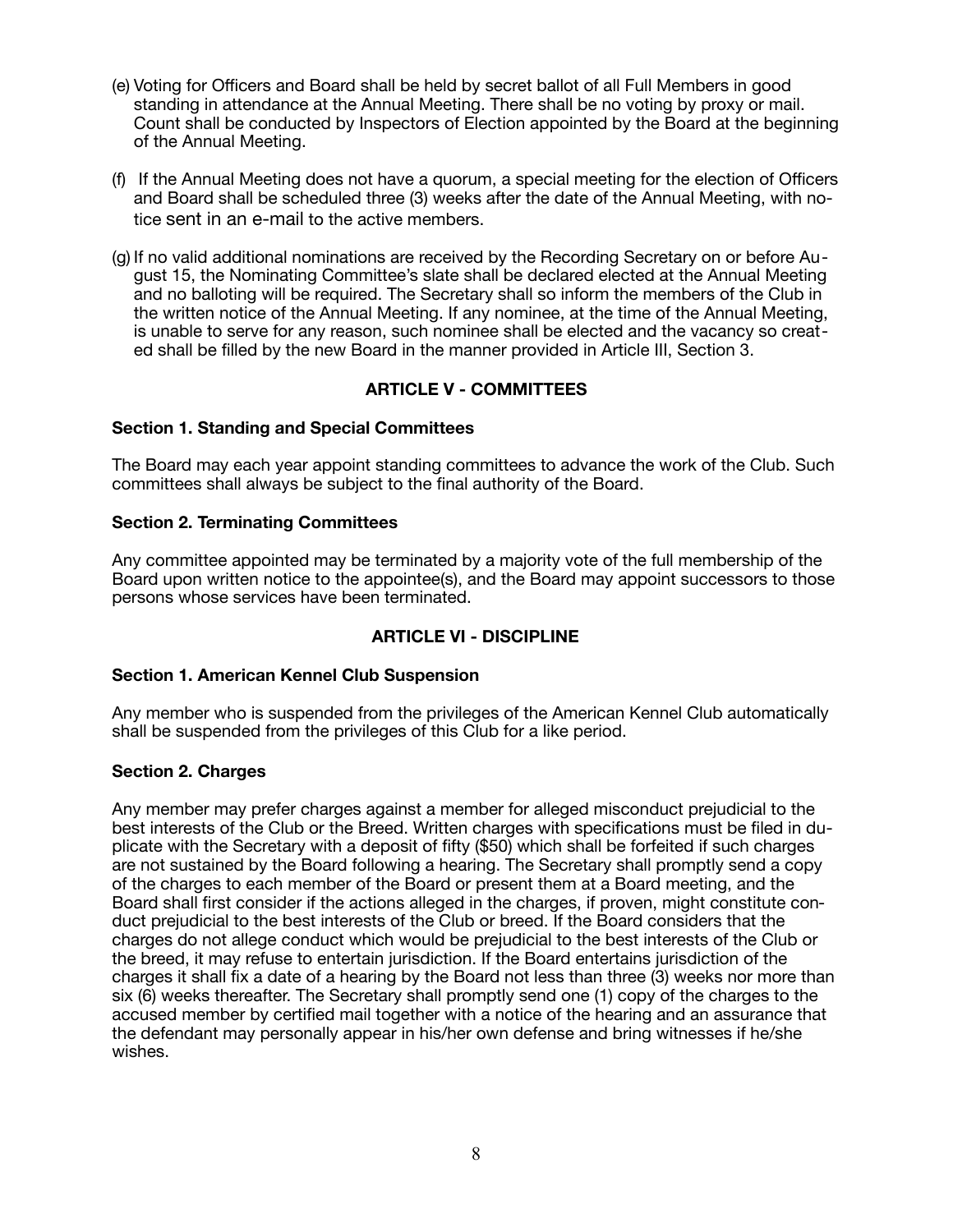# **Section 3. Board Hearing**

The Board shall have complete authority to decide whether counsel may attend the hearing, but both complainant and defendant shall be treated uniformly in that regard. Should the charges be sustained, after hearing all the evidence and testimony presented by complainant and defendant, the Board may by a majority vote of those present reprimand the defendant or suspend the defendant from all privileges of the Club for not more than six (6) months from the date of the hearing. And, if it deems that punishment insufficient, it may also recommend to the membership that the penalty be expulsion. In such case, the suspension shall not restrict the defendant's right to appear before his/her fellow members at the ensuing Annual Meeting of the Club which considers the Board's recommendation for expulsion. Immediately after the Board has reached a decision, it's finding shall be put in written form and filed with the Secretary. The Secretary, in turn, shall notify each of the parties of the Board's decision and penalty, if any.

# **Section 4. Expulsion**

Expulsion of a member from the Club may be accomplished only at the Annual Meeting of the Club following a hearing and upon the recommendation of the Board as provided in Section 3 of this Article. The defendant shall have the privilege of appearing on his/her own behalf though no evidence shall be taken at this meeting. The President shall read the charges and the findings and recommendations, and shall invite the defendant, if present, to speak on his/her own behalf. The Full Members present shall then vote by secret written ballot on the proposed expulsion. A two-thirds (2/3) vote of those present and voting at the Annual Meeting shall be necessary for expulsion. If expulsion is not so voted, the suspension shall stand.

# **ARTICLE VII - AMENDMENTS**

# **Section 1. Proposing Amendments**

Amendments to the Constitution and By-Laws may be proposed by the Board of Directors or by written petition addressed to the Secretary signed by not less that ten (10) voting member in good standing. Amendments proposed by such petition shall be promptly considered by the Board of Directors and must be submitted to the members via e-mail with recommendations of the Board by the Secretary for a vote within three (3) months of the date when the petition was received by the Secretary.

# **Section 2. Voting on Amendments**

The Constitution and By-Laws may be amended by a two-thirds (2/3) vote of the Full Members present and voting at any regular or special meeting called for the purpose, provided the proposed amendment(s) have been included in the notice of the meeting and e-mailed to each member at least two (2) weeks prior to the date of the meeting. Voting for amendments shall be by secret ballot.

# **ARTICLE VIII - DISSOLUTION**

# **Section 1. Dissolution**

The Club may be dissolved at any time by the written consent of not less than two-thirds (2/3) of the Full Members. In the event of the dissolution of the Club other than for purposes other than its reorganization, whether voluntary or involuntary or by operation of law, none of the property of the Club or any proceeds thereof, nor any assets of the Club shall be distributed to any members of the Club. After payment of the debts of the Club, its property and assets shall be given to a charitable organization for the benefit of dogs selected by the Board of Directors.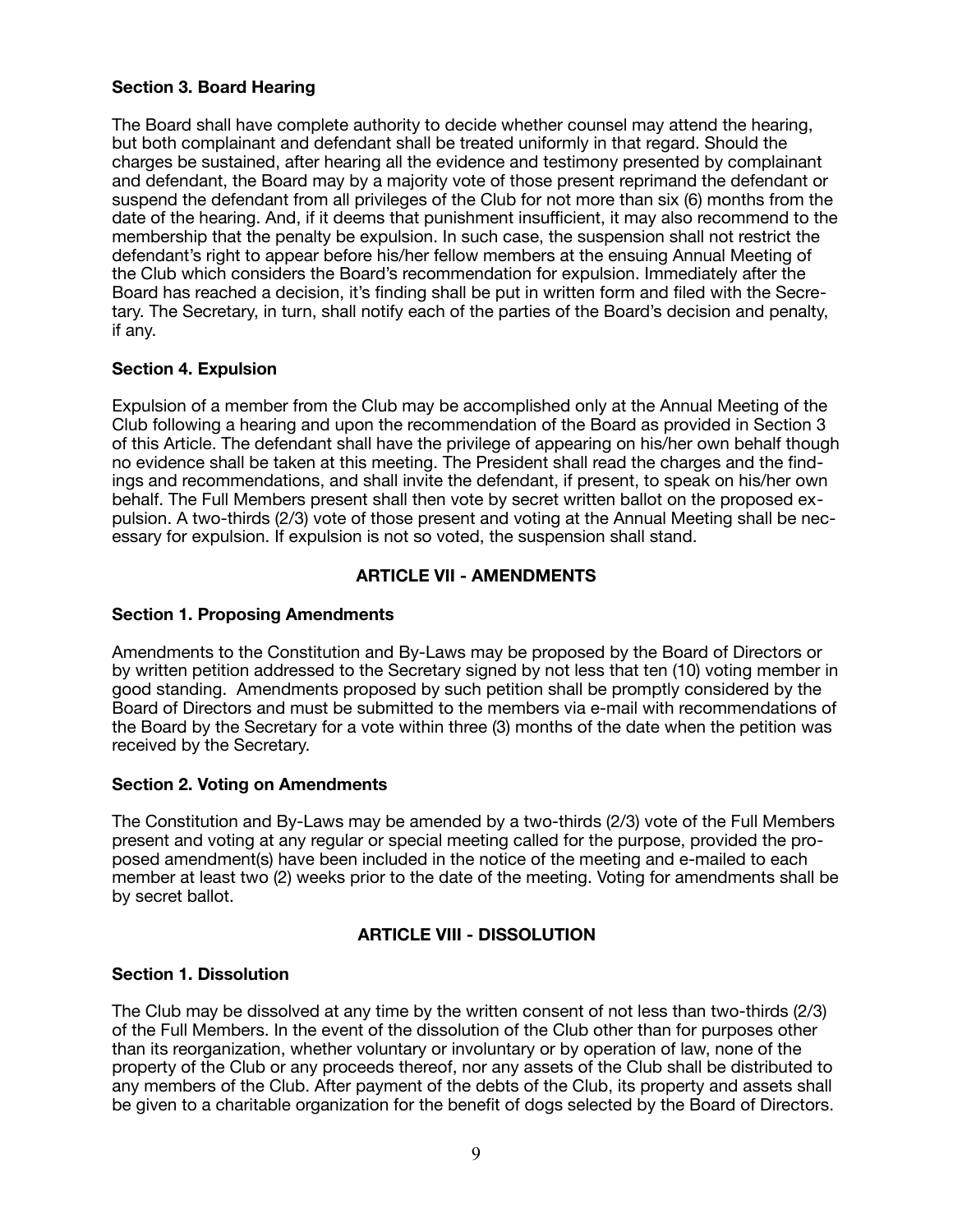# **ARTICLE IX – MISCELLANEOUS**

### **Section 1. Waiver of Notice**

Whenever any notice is required to be given to any Director of the Corporation, a waiver thereof is signed by the person or persons entitled to such notice, whether before or after the time stated therein, will be deemed equivalent to giving of such notice.

### **Section 2. Net Earnings**

No part of the net earnings of the Corporation will inure to the benefit of, or distribute to, its members, Directors, Officers, or any other private persons, except that the Corporation will be authorized and empowered to pay reasonable compensation for services rendered and to make payments and distributions in furtherance of its purposes as set forth above.

### **Section 3. Indemnification**

The Corporation shall, to the fullest extent permitted by law, indemnify any person who is or was made a party to an action, suit or proceeding of any kind, or threatened to be made party thereto, because such person is or was a director or officer of the Club, against judgments, appeals, fines, amounts paid in settlement, and costs, charges and expenses, including attorneys' fees and disbursements. However, the Corporation shall not be obligated to indemnify a person if a final adjudication averse to the officer or director determines that such person's acts were committed in bad faith or were the result of active and deliberate dishonesty and were material to the cause of action so adjudicated. The Corporation shall, from time to time, reimburse or advance to any person referred to in the preceding sentences the funds necessary for the payment of expenses, including attorneys' fees and disbursements, incurred in connection with any action, suit or proceeding referred to in the preceding sentences. The Corporation may require such person to repay amounts advanced for the payment of expenses if a final adjudication averse to such director or officer determines that such person is not entitled to indemnification. The right to indemnification or advancement of expenses provided by this Section is a contract right which shall continue to exist after the rescission or restrictive modification of this Section with respect to events occurring prior to such rescission or restrictive modification.

# **ARTICLE X - PARLIAMENTARY AUTHORITY**

### **Section 1. Rules of Order**

The rules contained in the current edition of "Roberts Rules of Order, Newly Revised," shall govern the Club in all circumstances to which they are applicable and in which they are not inconsistent with the By-Laws and any other special rules of order the Club may adopt.